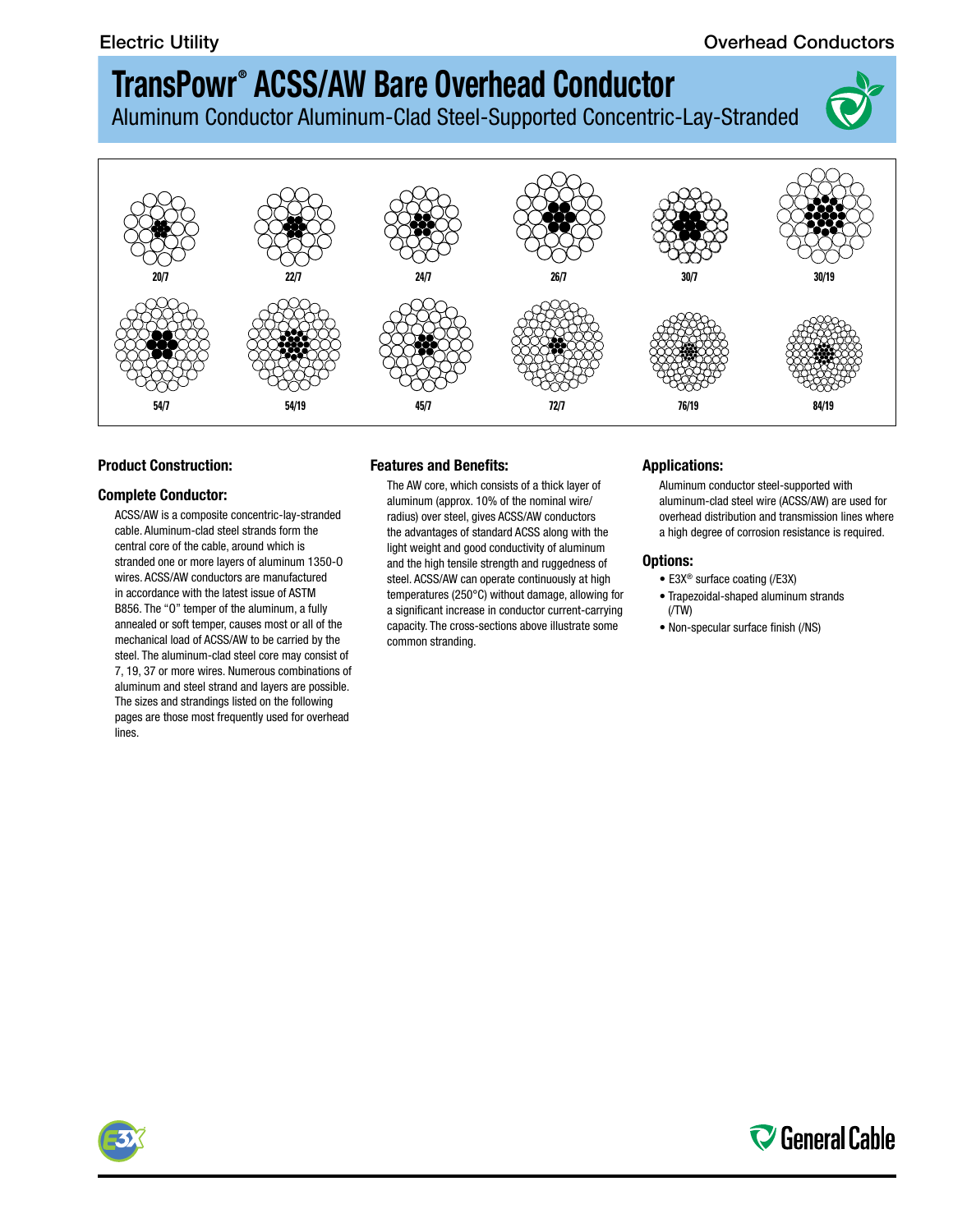Aluminum Conductor Aluminum-Clad Steel-Supported Concentric-Lay-Stranded



#### ACSS, ALUMINUM CONDUCTOR, STEEL-SUPPORTED, CONCENTRIC-LAY-STRANDED (MECHANICAL PROPERTIES) **CODE WORD (1) SIZE AWG OR kcmil STRANDING NO. X DIA. INCHES CROSS-SECTION SQ. INCHES O.D. IN APPROX. WEIGHT LB/KFT (2) PERCENT BY WEIGHT RATED STRENGTH LBS** AL | STEEL | TOTAL | AL | O.D.IN | TOTAL | AL | STEEL | AL | STEEL |STRENGTH-LBS | Spoonbill/ACSS/AW | 266.8 | 22x0.1101 | 7x0.0612 | 0.2300 | 0.2095 | 0.624 | 309.1 | 250.0 | 59.1 | 80.88% | 19.12% | 1710 | Scaup/ACSS/AW | 266.8 | 24x0.1054 | 7x0.0703 | 0.2366 | 0.2094 | 0.632 | 328.1 | 250.1 | 78.0 | 76.23% | 23.77% | 1710 | Partridge/ACSS/AW | 266.8 |26x0.1013 | 7x0.0788 | 0.2437 | 0.2095 | 0.642 | 348.5 | 250.5 | 98.0 | 71.88% | 28.11% | 8370 | Junco/ACSS/AW | 266.8 |30x0.0943 | 7x0.0943 | 0.2584 | 0.2095 | 0.660 | 391.2 | 250.8 | 140.3 | 64.11% | 35.86% | 11200 | Ostrich/ACSS/AW | 300.0 | 26x0.1074 | 7x0.0835 | 0.2739 | 0.2355 | 0.680 | 391.6 | 281.6 | 110.0 | 71.91% | 28.09% | 9400 | Trogon/ACSS/AW | 336.4 | 20x0.1297 | 7x0.0576 | 0.2825 | 0.2642 | 0.692 | 367.9 | 315.5 | 52.4 | 85.76% | 14.23% | 2160 | Woodcock/ACSS/AW | 336.4 | 22x0.1237 | 7x0.0687 | 0.2903 | 0.2644 | 0.701 | 390.1 | 315.6 | 74.5 | 80.90% | 19.09% | 2160 | Widgeon/ACSS/AW | 336.4 |24x0.1184 |7x0.0789 | 0.2985 | 0.2642 | 0.710 | 413.9 | 315.7 | 98.2 | 76.27% | 23.73% | 8830 | Linnet/ACSS/AW | 336.4 | 26x0.1137 | 7x0.0884 | 0.3070 | 0.2640 | 0.720 | 438.9 | 315.6 | 123.3 | 71.91% | 28.09% | 10500 | Oriole/ACSS/AW | 336.4 | 30x0.1059 | 7x0.1059 | 0.3259 | 0.2642 | 0.741 | 493.3 | 316.3 | 177.0 | 64.12% | 35.88% | 14200 | Ptarmigan/ACSS/AW | 397.5 |20x0.1410 | /x0.0627 | 0.3339 | 0.3123 | 0.752 | 434.9 | 372.9 | 62.0 | 85.74% | 14.26% | 2550 | Stork/ACSS/AW | 397.5 | 22x0.1344 | /x0.0/47 | 0.3428 | 0.3121 | 0.762 | 460.6 | 372.6 | 88.0 | 80.89% | 19.12% | 2550 | Brant/ACSS/AW | 397.5 | 24x0.1287 | 7x0.0858 | 0.3527 | 0.3122 | 0.772 | 489.1 | 373.0 | 116.2 | 76.26% | 23.76% | 10400 | Ibis/ACSS/AW | 397.5 | 26x0.1236 | 7x0.0961 | 0.3627 | 0.3120 | 0.783 | 518.7 | 372.9 | 145.7 | 71.89% | 28.09% | 12400 Lark/ACSS/AW | 397.5 |30x0.1151 | 7x0.1151 | 0.3850 | 0.3121 | 0.806 | 582.7 | 373.7 | 209.1 | 64.13% | 35.88% | 16700 Tailorbird/ACSS/AW | 477.0 |20x0.1544 |7x0.0686 | 0.4003 | 0.3745 | 0.823 | 521.4 | 447.1 | 74.3 | 85.75% | 14.24% | 3060 | Toucan/ACSS/AW | 477.0 |22x0.1472 |7x0.0818 | 0.4112 | 0.3744 | 0.834 | 552.5 | 446.9 | 105.6 | 80.89% | 19.11% | 10200 | Flicker/ACSS/AW | 477.0 | 24x0.1410 | 7x0.0940 | 0.4233 | 0.3747 | 0.846 | 587.1 | 447.7 | 139.4 | 76.26% | 23.74% | 12500 | Hawk/ACSS/AW | 477.0 |26x0.1354 |7x0.1053 | 0.4353 | 0.3744 | 0.858 | 622.5 | 447.5 | 175.0 | 71.89% | 28.11% | 14900 Hen/ACSS/AW | 477.0 | 30x0.1261 | 7x0.1261 | 0.4621 | 0.3747 | 0.883 | 699.4 | 448.5 | 250.9 | 64.13% | 35.87% | 20100 | Heron/ACSS/AW | 500.0 |30x0.1291 | 7x0.1291 | 0.4843 | 0.3927 | 0.904 | 733.1 | 470.1 | 263.0 | 64.12% | 35.88% | 20600 | Tody/ACSS/AW 556.5 20x0.1668 7x0.0741 0.4672 0.4370 0.890 608.5 321.8 86.6 85.75% 14.24% 3570 1.572 1. Sapsucker/ACSS/AW | 556.5 |22x0.1590 | /x0.0883 | 0.4/97 | 0.4368 | 0.901 | 644.4 | 521.4 | 123.0 | 80.91% | 19.09% | 11900 | Parakeet/ACSS/AW | 556.5 |24x0.1523 | /x0.1015 | 0.4939 | 0.4372 | 0.914 | 684.8 | 522.3 | 162.6 | /6.27% | 23.74% | 14600 | Dove/ACSS/AW | 556.5 | 26x0.1463 | /x0.1138 | 0.5083 | 0.43/1 | 0.927 | /26.9 | 522.5 | 204.4 | /1.88% | 28.12% | 1/500 | Eagle/ACSS/AW | 556.5 | 30x0.1362 | /x0.1362 | 0.5391 | 0.43/1 | 0.953 | 816.0 | 523.3 | 292.7 | 64.13% | 35.87% | 22900 | Peacock/ACSS/AW | 605.0 | 24x0.1588 | /x0.1059 | 0.5370 | 0.4753 | 0.953 | 744.8 | 567.8 | 177.0 | 76.24% | 23.76% | 15900 | Squab/ACSS/AW | 605.0 |26x0.1525 |7x0.1186 | 0.5522 | 0.4749 | 0.966 | 789.7 | 567.7 | 222.0 | 71.89% | 28.11% | 19000 Wood Duck/ACSS/AW | 605.0 | 30x0.1420 | 7x0.1420 | 0 0.5860 | 0.4751 | 0.994 | 887.0 | 568.8 | 318.2 | 64.13% | 35.87% | 24400 | Teal/ACSS/AW | 605.0 | 30x0.1420 | 19x0.0852 | 0.5834 | 0.4751 | 0.994 | 880.9 | 568.8 | 312.1 | 64.57% | 35.43% | 25000 | Turacos/ACSS/AW | 636.0 | 20x0.1783 | 7x0.0792 | 0.5339 | 0.4994 | 0.951 | 695.2 | 596.2 | 99.0 | 85.76% | 14.24% | 10800 | Goldfinch/ACSS/AW | 636.0 | 22x0.1700 | 7x0.0944 | 0.5483 | 0.4994 | 0.963 | 736.7 | 596.1 | 140.6 | 80.91% | 19.09% | 13600 | Rook/ACSS/AW | 636.0 |24x0.1628 |7x0.1085 | 0.5643 | 0.4996 | 0.977 | 782.5 | 596.8 | 185.8 | 76.27% | 23.74% | 16700 | Grosbeak/ACSS/AW | 636.0 | 26x0.1564 | 7x0.1216 | 0.5808 | 0.4995 | 0.990 | 830.5 | 597.1 | 233.3 | 71.90% | 28.09% | 19900 | Scoter/ACSS/AW | 636.0 | 30x0.1456 | /x0.1456 | 0.6160 | 0.4995 | 1.019 | 932.5 | 598.0 | 334.5 | 64.13% | 35.87% | 25100 | Egret/ACSS/AW | 636.0 |30x0.1456 |19x0.08/4 | 0.6135 | 0.4995 | 1.019 | 926.4 | 598.0 | 328.5 | 64.55% | 35.46% | 26300 | Hamingo/ACSS/AW | 666.6 |24x0.1667 | /x0.1111 | 0.5917 | 0.5238 | 1.000 | 820.5 | 625.7 | 194.8 | /6.26% | 23.74% | 17500 | Gannet/ACSS/AW | 666.6 |26x0.1601 | /x0.1245 | 0.6086 | 0.5234 | 1.014 | 870.3 | 625.7 | 244.6 | /1.89% | 28.11% | 20900 | Stilt/ACSS/AW | /15.5 | 24x0.1/27 | /x0.1151 | 0.6350 | 0.5622 | 1.036 | 880.6 | 6/1.6 | 209.1 | /6.27% | 23.75% | 18800 | Starling/ACSS/AW | 715.5 |26x0.1659 | 7x0.1290 | 0.6535 | 0.5620 | 1.051 | 934.5 | 671.9 | 262.6 | 71.90% | 28.10% | 22000 | Redwing/ACSS/AW | 715.5 |30x0.1544 |19x0.0926 | 0.6897 | 0.5617 | 1.081 | 1041 | 672.4 | 368.7 | 64.59% | 35.42% | 29500 | Macaw/ACSS/AW | 795.0 |42x0.1376 | 7x0.0764 | 0.6567 | 0.6246 | 1.055 | 841.2 | 749.0 | 92.1 | 89.04% | 10.95% | 5100 Turbit/ACSS/AW | 795.0 | 20x0.1994 | 7x0.0886 | 0.6677 | 0.6246 | 1.063 | 869.6 | 745.7 | 123.9 | 85.75% | 14.25% | 13500 | Tern/ACSS/AW | 795.0 |45x0.1329 |7x0.0886 | 0.6674 | 0.6242 | 1.063 | 872.9 | 749.0 | 123.9 | 85.81% | 14.19% | 13500 | Puffin/ACSS/AW | 795.0 | 22x0.1901 | 7x0.1056 | 0.6857 | 0.6244 | 1.077 | 921.3 | 745.3 | 176.0 | 80.90% | 19.10% | 17100 | Cuckoo/ACSS/AW | 795.0 | 24x0.1820 | 7x0.1213 | 0.7053 | 0.6244 | 1.092 | 978.0 | 745.8 | 232.2 | 76.26% | 23.74% | 20900 | Condor/ACSS/AW | /95.0 | 54x0.1213 | /x0.1213 | 0.7049 | 0.6240 | 1.092 | 982.0 | /49.8 | 232.2 | /6.35% | 23.65% | 20900 | Drake/ACSS/AW | /95.0 |26x0.1749 | /x0.1360 | 0.7263 | 0.6247 | 1.108 | 1039 | /46.8 | 291.9 | /1.88% | 28.09% | 24400 | Mallard/ACSS/AW | /95.0 |30x0.1628 |19x0.09// | 0./669 | 0.6245 | 1.140 | 1158 | /4/.6 | 410.5 | 64.56% | 35.45% | 32900 | Ruddy/ACSS/AW | 900.0 |45x0.1414 | /x0.0943 | 0.7055 | 0.7066 | 1.131 | 988.2 | 847.9 | 140.3 | 85.80% | 14.20% | 15300

(1) Code words shown, including suffix /AW, denote ACSS with aluminum-clad steel core. See the Options section to find the appropriate code word modifier designation for alternative design options.

(2) Due to rounding, total values may be slightly greater or slightly less than the sum of the component values

Dimensions and weights not designated minimum or maximum are nominal values and subject to manufacturing tolerances. In this context, weight means mass.





Canary/ACSS/AW | 900.0 | 54x0.1291 | 7x0.1291 | 0.7985 | 0.7069 | 1.162 | 1112 | 849.4 | 263.0 | 76.38% | 23.65% | 23200 |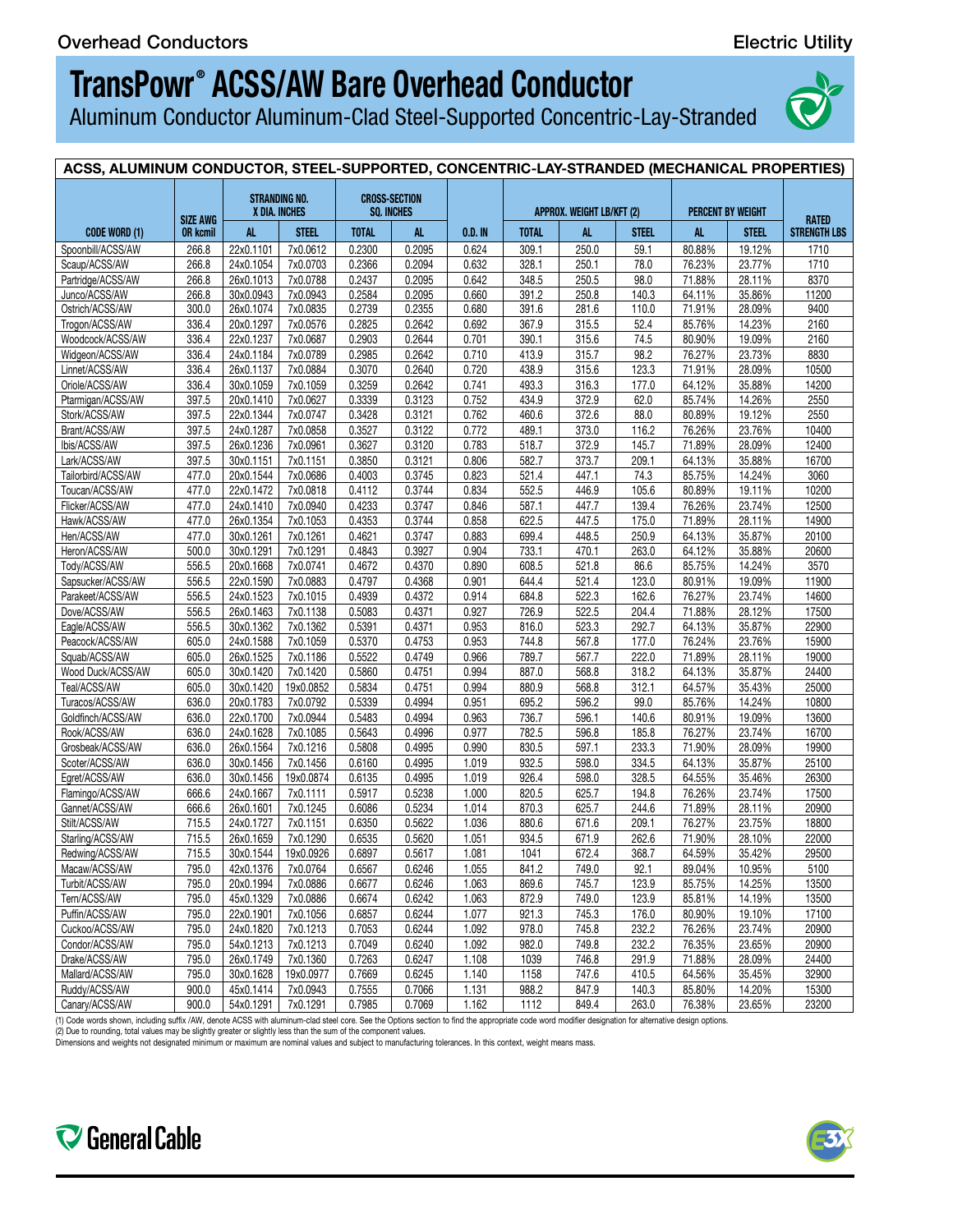Aluminum Conductor Aluminum-Clad Steel-Supported Concentric-Lay-Stranded



| ACSS, ALUMINUM CONDUCTOR, STEEL-SUPPORTED, CONCENTRIC-LAY-STRANDED (ELECTRICAL PROPERTIES)                                                                                                               |  |  |  |  |  |  |  |  |  |  |  |  |
|----------------------------------------------------------------------------------------------------------------------------------------------------------------------------------------------------------|--|--|--|--|--|--|--|--|--|--|--|--|
| SIZE<br>AWG<br><b>OR</b>                                                                                                                                                                                 |  |  |  |  |  |  |  |  |  |  |  |  |
| kcmil<br><b>CODE WORD (1)</b>                                                                                                                                                                            |  |  |  |  |  |  |  |  |  |  |  |  |
| 266.8 22x0.1101 7x0.0612 0.2300 0.2095 0.624 0.0610 0.0624 0.0750<br>Spoonbill/ACSS/AW                                                                                                                   |  |  |  |  |  |  |  |  |  |  |  |  |
| 266.8 24x0.1054 7x0.0703 0.2366 0.2094 0.632 0.0605 0.0618 0.0743 0.106 465 520 820 910<br>Scaup/ACSS/AW                                                                                                 |  |  |  |  |  |  |  |  |  |  |  |  |
| 266.8 26x0.1013 7x0.0788 0.2437 0.2095 0.642 0.0598 0.0612 0.0735 0.104 470 525 825 915<br>Partridge/ACSS/AW                                                                                             |  |  |  |  |  |  |  |  |  |  |  |  |
| 266.8 30x0.0943 7x0.0943 0.2584 0.2095 0.660 0.0586 0.0599 0.0720 0.102 480 535 845 935<br>Junco/ACSS/AW                                                                                                 |  |  |  |  |  |  |  |  |  |  |  |  |
| 300.0 26x0.1074 7x0.0835 0.2739 0.2355 0.680 0.0532 0.0545 0.0654 0.0929 505 565 890 990<br>Ostrich/ACSS/AW<br>336.4 20x0.1297 7x0.0576 0.2825 0.2642 0.692 0.0488 0.0500 0.0601 0.0854 530 595 935 1040 |  |  |  |  |  |  |  |  |  |  |  |  |
| Trogon/ACSS/AW<br>336.4 22x0.1237 7x0.0687 0.2903 0.2644 0.701 0.0483 0.0495 0.0595 0.0845 535 600 945 1050<br>Woodcock/ACSS/AW                                                                          |  |  |  |  |  |  |  |  |  |  |  |  |
| 336.4 24x0.1184 7x0.0789 0.2985 0.2642 0.710 0.0479 0.0490 0.0589 0.0837 540 605 955 1060<br>Widgeon/ACSS/AW                                                                                             |  |  |  |  |  |  |  |  |  |  |  |  |
| 336.4 26x0.1137 7x0.0884 0.3070 0.2640 0.720 0.0475 0.0486<br>Linnet/ACSS/AW                                                                                                                             |  |  |  |  |  |  |  |  |  |  |  |  |
| 336.4 30x0.1059 7x0.1059 0.3259 0.2642 0.741 0.0465 0.0476 0.0571 0.0810 555 620 980 1095<br>Oriole/ACSS/AW                                                                                              |  |  |  |  |  |  |  |  |  |  |  |  |
| 397.5 20x0.1410 7x0.0627 0.3339 0.3123 0.752 0.0413 0.0424 0.0509 0.0723 590 660 1045 1165<br>Ptarmigan/ACSS/AW                                                                                          |  |  |  |  |  |  |  |  |  |  |  |  |
| 397.5 22x0.1344 7x0.0747 0.3428 0.3121 0.762 0.0409<br>Stork/ACSS/AW                                                                                                                                     |  |  |  |  |  |  |  |  |  |  |  |  |
| 397.5 24x0.1287 7x0.0858 0.3527 0.3122 0.772 0.0406 0.0416 0.0499 0.0708 600 675 1065 1185<br>Brant/ACSS/AW                                                                                              |  |  |  |  |  |  |  |  |  |  |  |  |
| 397.5 26x0.1236 7x0.0961 0.3627 0.3120 0.783 0.0402<br>Ibis/ACSS/AW                                                                                                                                      |  |  |  |  |  |  |  |  |  |  |  |  |
| 397.5 30x0.1151 7x0.1151 0.3850 0.3121 0.806 0.0394 0.0403 0.0484 0.0686 615 695 1095 1225<br>Lark/ACSS/AW                                                                                               |  |  |  |  |  |  |  |  |  |  |  |  |
| 477.0 20x0.1544 7x0.0686 0.4003 0.3745 0.823 0.0345<br>Tailorbird/ACSS/AW                                                                                                                                |  |  |  |  |  |  |  |  |  |  |  |  |
| 477.0 22x0.1472 7x0.0818 0.4112 0.3744 0.834 0.0341<br>Toucan/ACSS/AW                                                                                                                                    |  |  |  |  |  |  |  |  |  |  |  |  |
| 477.0 24x0.1410 7x0.0940 0.4233 0.3747 0.846 0.0338<br>Flicker/ACSS/AW                                                                                                                                   |  |  |  |  |  |  |  |  |  |  |  |  |
| 477.0 26x0.1354 7x0.1053 0.4353 0.3744 0.858 0.0335<br>Hawk/ACSS/AW                                                                                                                                      |  |  |  |  |  |  |  |  |  |  |  |  |
| 477.0 30x0.1261 7x0.1261 0.4621 0.3747 0.883 0.0328 0.0336 0.0403 0.0572 690 780 1235 1385<br>Hen/ACSS/AW                                                                                                |  |  |  |  |  |  |  |  |  |  |  |  |
| 500.0 30x0.1291 7x0.1291 0.4843 0.3927 0.904 0.0313 0.0321 0.0385 0.0546 710 805 1270 1430<br>Heron/ACSS/AW                                                                                              |  |  |  |  |  |  |  |  |  |  |  |  |
| 556.5 20x0.1668 7x0.0741 0.4672 0.4370 0.890 0.0295<br>Tody/ACSS/AW                                                                                                                                      |  |  |  |  |  |  |  |  |  |  |  |  |
| 556.5 22x0.1590 7x0.0883 0.4797 0.4368 0.901 0.0293<br>Sapsucker/ACSS/AW                                                                                                                                 |  |  |  |  |  |  |  |  |  |  |  |  |
| 556.5  24x0.1523   7x0.1015   0.4939   0.4372   0.914   0.0290<br>Parakeet/ACSS/AW                                                                                                                       |  |  |  |  |  |  |  |  |  |  |  |  |
| 556.5 26x0.1463 7x0.1138 0.5083 0.4371 0.927 0.0287<br>Dove/ACSS/AW                                                                                                                                      |  |  |  |  |  |  |  |  |  |  |  |  |
| 556.5 30x0.1362 7x0.1362 0.5391 0.4371 0.953 0.0281<br>Eagle/ACSS/AW                                                                                                                                     |  |  |  |  |  |  |  |  |  |  |  |  |
| 605.0 24x0.1588 7x0.1059 0.5370 0.4753 0.953 0.0266<br>Peacock/ACSS/AW                                                                                                                                   |  |  |  |  |  |  |  |  |  |  |  |  |
| 605.0 26x0.1525 7x0.1186 0.5522 0.4749 0.966 0.0264<br>Squab/ACSS/AW                                                                                                                                     |  |  |  |  |  |  |  |  |  |  |  |  |
| 605.0 30x0.1420 7x0.1420 0.5860 0.4751 0.994 0.0259<br>Wood Duck/ACSS/AW                                                                                                                                 |  |  |  |  |  |  |  |  |  |  |  |  |
| 605.0 30x0.1420 19x0.0852 0.5834 0.4751 0.994 0.0259<br>Teal/ACSS/AW                                                                                                                                     |  |  |  |  |  |  |  |  |  |  |  |  |
| 636.0 20x0.1783 7x0.0792 0.5339 0.4994 0.951 0.0258<br>Turacos/ACSS/AW                                                                                                                                   |  |  |  |  |  |  |  |  |  |  |  |  |
| 636.0 22x0.1700 7x0.0944 0.5483 0.4994 0.963 0.0256 0.0264 0.0317 0.0448 795 905 1435 1615<br>Goldfinch/ACSS/AW<br>636.0 24x0.1628 7x0.1085 0.5643 0.4996 0.977 0.0253 0.0261<br>Rook/ACSS/AW            |  |  |  |  |  |  |  |  |  |  |  |  |
| 636.0 26x0.1564 7x0.1216 0.5808 0.4995 0.990 0.0251 0.0259 0.0310 0.0439 810 925 1460 1645<br>Grosbeak/ACSS/AW                                                                                           |  |  |  |  |  |  |  |  |  |  |  |  |
| Scoter/ACSS/AW<br>636.0 30x0.1456 7x0.1456 0.6160 0.4995 1.019 0.0246                                                                                                                                    |  |  |  |  |  |  |  |  |  |  |  |  |
| 636.0 30x0.1456 19x0.0874 0.6135 0.4995 1.019 0.0246<br>Egret/ACSS/AW                                                                                                                                    |  |  |  |  |  |  |  |  |  |  |  |  |
| 666.6 24x0.1667 7x0.1111 0.5917 0.5238 1.000 0.0242<br>Flamingo/ACSS/AW                                                                                                                                  |  |  |  |  |  |  |  |  |  |  |  |  |
| 666.6 26x0.1601   7x0.1245   0.6086   0.5234   1.014   0.0240  <br>Gannet/ACSS/AW                                                                                                                        |  |  |  |  |  |  |  |  |  |  |  |  |
| 715.5 24x0.1727 7x0.1151 0.6350 0.5622 1.036 0.0225<br>Stilt/ACSS/AW                                                                                                                                     |  |  |  |  |  |  |  |  |  |  |  |  |
| 715.5 26x0.1659 7x0.1290 0.6535 0.5620 1.051 0.0223 0.0230 0.0276 0.0391 875 1000 1580 1785<br>Starling/ACSS/AW                                                                                          |  |  |  |  |  |  |  |  |  |  |  |  |
| 715.5 30x0.1544 19x0.0926 0.6897 0.5617 1.081 0.0219 0.0226 0.0271 0.0383 890 1015 1610 1820<br>Redwing/ACSS/AW                                                                                          |  |  |  |  |  |  |  |  |  |  |  |  |
| 795.0 42x0.1376 7x0.0764 0.6567 0.6246 1.055 0.0209 0.0218 0.0270 0.0392 885 1005 1575 1775<br>Macaw/ACSS/AW                                                                                             |  |  |  |  |  |  |  |  |  |  |  |  |
| 795.0 20x0.1994 7x0.0886 0.6677 0.6246 1.063 0.0207 0.0215 0.0257 0.0363 910 1040 1645 1860 0.0345<br>Turbit/ACSS/AW                                                                                     |  |  |  |  |  |  |  |  |  |  |  |  |
| 795.0 45x0.1329 7x0.0886 0.6674 0.6242 1.063 0.0208 0.0217 0.0269<br>Tern/ACSS/AW                                                                                                                        |  |  |  |  |  |  |  |  |  |  |  |  |
| 795.0 22x0.1901 7x0.1056 0.6857 0.6244 1.077 0.0205 0.0212 0.0254 0.0359 915 1050 1660 1875 0.0353<br>Puffin/ACSS/AW                                                                                     |  |  |  |  |  |  |  |  |  |  |  |  |
| 795.0 24x0.1820 7x0.1213 0.7053 0.6244 1.092 0.0203 0.0210 0.0252 0.0356 925 1060 1675 1895 0.0360<br>Cuckoo/ACSS/AW                                                                                     |  |  |  |  |  |  |  |  |  |  |  |  |
| 795.0 54x0.1213 7x0.1213 0.7049 0.6240 1.092 0.0204 0.0213 0.0264 0.0383 900 1030 1615 1820 0.0363<br>Condor/ACSS/AW                                                                                     |  |  |  |  |  |  |  |  |  |  |  |  |
| 795.0 26x0.1749 7x0.1360 0.7263 0.6247 1.108 0.0201 0.0208 0.0249 0.0252 930 1070 1690 1915 0.0368<br>Drake/ACSS/AW                                                                                      |  |  |  |  |  |  |  |  |  |  |  |  |
| Mallard/ACSS/AW<br>795.0 30x0.1628 19x0.0977 0.7669 0.6245 1.140 0.0197 0.0204 0.0244 0.0345 950 1090 1725 1955                                                                                          |  |  |  |  |  |  |  |  |  |  |  |  |
| 900.0 45x0.1414 7x0.0943 0.7555 0.7066 1.131 0.0183 0.0193<br>Ruddy/ACSS/AW                                                                                                                              |  |  |  |  |  |  |  |  |  |  |  |  |
| 900.0 54x0.1291 7x0.1291 0.7985 0.7069 1.162 0.0180 0.0189 0.0233 0.0338 975 1120 1750 1980 0.0387<br>Canary/ACSS/AW                                                                                     |  |  |  |  |  |  |  |  |  |  |  |  |

(1) Code words shown, including suffix /AW, denote ACSS with aluminum-clad steel core. See the Options section to find the appropriate code word modifier designation for alternative design options.<br>(3) Based on a conducti

to ohms/mile, multiply by 5.28. To convert of ohms/km, multiply by 3.281.<br>(4) Based on a conductor temperature of 75°C or 200°C and the following conditions: 25°C ambient temperature, 2 ft/sec crosswind (90° to conductor), July 1 (resulting in 96.0 W/ft<sup>2</sup> of solar and radiated heat). Actual ampacity will differ based on local conditions. For specific ampacities, please contact your General Cable sales representative. (5) Values for inductive reactance and capacitive reactance are expressed in terms of a 1 ft radius.



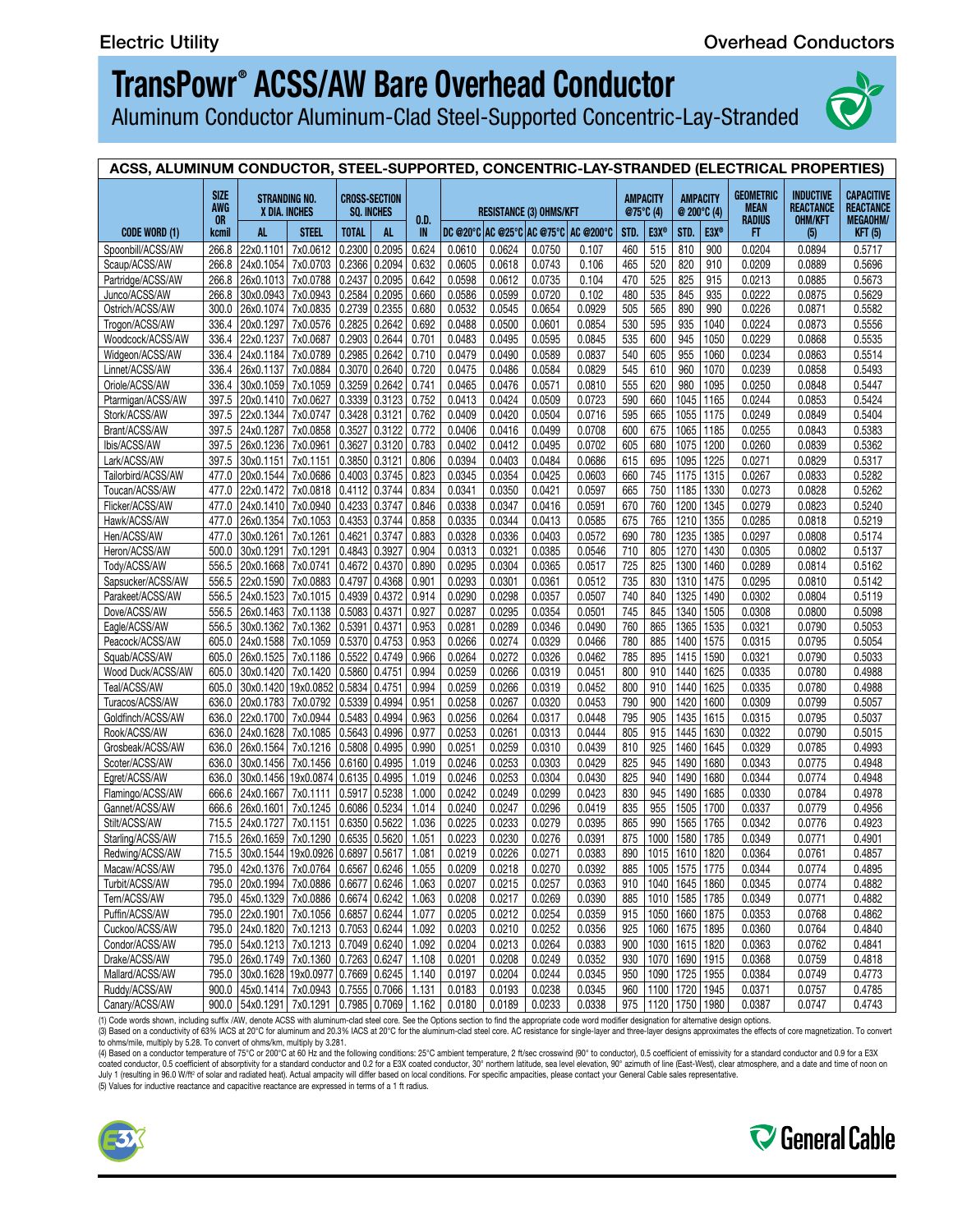Aluminum Conductor Aluminum-Clad Steel-Supported Concentric-Lay-Stranded



#### **ACSS, ALUMINUM CONDUCTOR, STEEL-SUPPORTED, CONCENTRIC-LAY-STRANDED (MECHANICAL PROPERTIES) ACSS, ALUMINUM CONDUCTOR, STEEL-SUPPORTED, CONCENTRIC-LAY-STRANDED (ELECTRICAL PROPERTIES) CODE WORD (1) SIZE AWG OR kcmil STRANDING NO. X DIA. INCHES CROSS-SECTION SQ. INCHES O.D. IN APPROX. WEIGHT LB/KFT (2) PERCENT BY WEIGHT RATED STRENGTH LBS CODE WORD (1)** AL | STEEL | TOTAL | AL | O.D.IN | TOTAL | AL | STEEL | AL | STEEL | LBS | Phoenix/ACSS/AW | 954.0 | 42x0.1507 | 7x0.0837 | 0.7877 | 0.7491 | 1.155 | 1009 | 898.5 | 110.5 | 89.05% | 10.95% | 13600 | Corncrake/ACSS/AW | 954.0 |20x0.2184 | /x0.09/1 | 0.8011 | 0.7492 | 1.165 | 1043 | 894.6 | 148.8 | 85.77% | 14.27% | 16200 | Rail/ACSS/AW 954.0 45x0.1456 7x0.0971 0.8011 0.7492 1.165 1048 899.0 148.8 85.78% 14.20% 16200 Rail/ACSS/AW 954.0 45x0.1456 7x0.0971 0.8011 0.7492 1.165 0.0173 0.0182 0.0225 0.0325 995 1140 1790 2020 0.0382 0.0750 0.4739 Towhee/ACSS/AW | 954.0 | 48x0.1410 | 7x0.1097 | 0.8157 | 0.7495 | 1.175 | 1090 | 899.7 | 189.9 | 82.54% | 17.42% | 19000 | Redbird/ACSS/AW | 954.0 | 24x0.1994 | 7x0.1329 | 0.8466 | 0.7495 | 1.196 | 1174 | 895.3 | 278.7 | 76.26% | 23.74% | 24600 | Cardinal/ACSS/AW | 954.0 | 54x0.1329 | 7x0.1329 | 0.8462 | 0.7491 | 1.196 | 1179 | 900.1 | 278.7 | 76.34% | 23.64% | 24600 | Canvasback/ACSS/AW | 954.0 |30x0.1783 |19x0.1070 | 0.9199 | 0.7491 | 1.248 | 1389 | 896.7 | 492.3 | 64.56% | 35.44% | 39400 | Snowbird/ACSS/AW | 1033.5 | 42x0.1569 | /x0.0872 | 0.8539 | 0.8121 | 1.203 | 1094 | 973.9 | 120.0 | 89.02% | 10.97% | 14800 | Ortolan/ACSS/AW | 1033.5 | 45x0.1515 | 7x0.1010 | 0.8673 | 0.8112 | 1.212 | 1134 | 973.3 | 161.0 | 85.83% | 14.20% | 17600 | Whooper/ACSS/AW | 1033.5 | 48x0.1467 | 7x0.1141 | 0.8829 | 0.8113 | 1.223 | 1179 | 974.0 | 205.4 | 82.61% | 17.42% | 20600 | Curlew/ACSS/AW | 1033.5 | 54x0.1383 | 7x0.1383 | 0.9164 | 0.8112 | 1.245 | 1277 | 974.7 | 301.8 | 76.33% | 23.63% | 26100 | Avocet/ACSS/AW | 1113.0 | 42x0.1628 | /x0.0904 | 0.9192 | 0.8743 | 1.248 | 1177 | 1049 | 129.0 | 89.12% | 10.96% | 15900 | Bluejay/ACSS/AW | 1113.0 | 45x0.15/3 | /x0.1049 | 0.9350 | 0.8745 | 1.259 | 1223 | 1049 | 173.6 | 85.77% | 14.19% | 18900 | Bullfinch/ACSS/AW | 1113.0 | 48x0.1523 | 7x0.1184 | 0.9515 | 0.8744 | 1.269 | 1271 | 1050 | 221.2 | 82.61% | 17.40% | 22200 | Finch/ACSS/AW | 1113.0 | 54x0.1436 | 19x0.0862 | 0.9854 | 0.8746 | 1.293 | 1370 | 1051 | 319.5 | 76.72% | 23.32% | 28800 | Oxbird/ACSS/AW | 1192.5 | 42x0.1685 | 7x0.0936 | 0.9847 | 0.9366 | 1.292 | 1261 | 1123 | 138.2 | 89.06% | 10.96% | 17000 | Bunting/ACSS/AW | 1192.5 | 45x0.1628 | 7x0.1085 | 1.0010 | 0.9367 | 1.302 | 1310 | 1124 | 185.8 | 85.80% | 14.18% | 20300 | Cormorant/ACSS/AW | 1192.5 | 48x0.15/6 | /x0.1226 | 1.0190 | 0.9364 | 1.313 | 1361 | 1124 | 237.2 | 82.59% | 17.43% | 23800 | Grackle/ACSS/AW | 1192.5 | 54x0.1486 | 19x0.0892 | 1.0550 | 0.9365 | 1.338 | 1467 | 1125 | 342.1 | 76.69% | 23.32% | 30800 | Scissortail/ACSS/AW | 1272.0 | 42x0.1740 | 7x0.0967 | 1.0500 | 0.9987 | 1.334 | 1345 | 1198 | 147.6 | 89.07% | 10.97% | 18200 | Bittern/ACSS/AW | 1272.0 |45x0.1681 | 7x0.1121 | 1.0680 | 0.9987 | 1.345 | 1397 | 1198 | 198.3 | 85.76% | 14.19% | 21600 | Diver/ACSS/AW | 12/2.0 |48x0.1628 | /x0.1266 | 1.08/0 | 0.9992 | 1.35/ | 1452 | 1199 | 252.9 | 82.58% | 1/.42% | 25300 | Pheasant/ACSS/AW | 1272.0 | 54x0.1535 | 19x0.0921 | 1.1260 | 0.9993 | 1.382 | 1566 | 1201 | 364.8 | 76.69% | 23.30% | 32800 | Ringdove/ACSS/AW | 1351.5 | 42x0.1794 | 7x0.0997 | 1.1160 | 1.0620 | 1.376 | 1430 | 1273 | 156.9 | 89.02% | 10.97% | 19300 | Dipper/ACSS/AW | 1351.5 | 45x0.1733 | 7x0.1155 | 1.1350 | 1.0610 | 1.386 | 1484 | 1274 | 210.5 | 85.85% | 14.18% | 23000 | 1351.5/ACSS/AW | 1351.5 | 48x0.1678 | 7x0.1305 | 1.1550 | 1.0610 | 1.398 | 1543 | 1274 | 268.7 | 82.57% | 17.41% | 26500 | Martin/ACSS/AW | 1351.5 | 54x0.1582 | 19x0.0949 | 1.1960 | 1.0610 | 1.424 | 1663 | 1275 | 387.3 | 76.67% | 23.29% | 34900 | Popinjay/ACSS/AW | 1431.0 | 42x0.1846 | /x0.1026 | 1.1820 | 1.1240 | 1.415 | 1514 | 1348 | 166.1 | 89.04% | 10.97% | 20500 | Bobolink/ACSS/AW | 1431.0 | 45x0.1783 | 7x0.1189 | 1.2010 | 1.1240 | 1.427 | 1571 | 1348 | 223.1 | 85.81% | 14.20% | 24300 | Wagtail/ACSS/AW | 1431.0 | 48x0.1727 | 7x0.1343 | 1.2240 | 1.1240 | 1.439 | 1634 | 1350 | 284.6 | 82.62% | 17.42% | 28000 | Plover/ACSS/AW | 1431.0 | 54x0.1628 | 19x0.0977 | 1.2670 | 1.1240 | 1.465 | 1761 | 1351 | 410.5 | 76.72% | 23.31% | 36900 | Nuthatch/ACSS/AW | 1510.5 | 45x0.1832 | 7x0.1221 | 1.2680 | 1.1860 | 1.466 | 1659 | 1423 | 235.3 | 85.77% | 14.18% | 25700 | Parrot/ACSS/AW | 1510.5 | 54x0.16/2 | 19x0.1003 | 1.3360 | 1.1860 | 1.505 | 1857 | 1425 | 432.6 | 76.74% | 23.30% | 38900 | Ratite/ACSS/AW | 1590.0 | 42x0.1946 | 7x0.1081 | 1.3130 | 1.2490 | 1.492 | 1683 | 1498 | 184.4 | 89.01% | 10.96% | 22700 | Lapwing/ACSS/AW | 1590.0 |45x0.1880 | 7x0.1253 | 1.3350 | 1.2490 | 1.504 | 1747 | 1499 | 247.7 | 85.80% | 14.18% | 27000 | Hornbill/ACSS/AW | 1590.0 | 48x0.1820 | 7x0.1416 | 1.3590 | 1.2490 | 1.517 | 1815 | 1499 | 316.4 | 82.59% | 17.43% | 30600 | Falcon/ACSS/AW | 1590.0 | 54x0.1/16 | 19x0.1030 | 1.40/0 | 1.2490 | 1.545 | 1957 | 1501 | 456.2 | 76.70% | 23.31% | 41100 | Chukar/ACSS/AW | 1/80.0 | 84x0.1456 | 19x0.08/4 | 1.5130 | 1.3990 | 1.602 | 2014 | 1686 | 328.5 | 83.71% | 16.31% | 33600 | Seahawk/ACSS/AW | 1869.0 | 68x0.1658 | 7x0.0921 | 1.5150 | 1.4680 | 1.603 | 1901 | 1768 | 133.9 | 93.00% | 7.04% | 21100 | Mockingbird/ACSS/AW | 2034.5 | 72x0.1681 | 7x0.1121 | 1.6670 | 1.5980 | 1.681 | 2123 | 1924 | 198.3 | 90.63% | 9.34% | 26500 | Roadrunner/ACSS/AW | 2057.5 | 76x0.1645 | 19x0.0768 | 1.7030 | 1.6150 | 1.700 | 2200 | 1946 | 253.6 | 88.45% | 11.53% | 13200 | Bluebird/ACSS/AW | 2156.0 | 84x0.1602 | 19x0.0961 | 1.8310 | 1.6930 | 1.762 | 2438 | 2041 | 397.1 | 83.72% | 16.29% | 40700 | Kiwi/ACSS/AW | 2167.0 | /2x0.1735 | /x0.115/ | 1.7/60 | 1.7020 | 1.735 | 2261 | 2050 | 211.2 | 90.67% | 9.34% | 28200 | Thrasher/ACSS/AW | 2312.0 | 76x0.1744 | 19x0.0814 | 1.9140 | 1.8160 | 1.802 | 2472 | 2187 | 284.9 | 88.47% | 11.53% | 34100 | Joree/ACSS/AW | 2515.0 | 76x0.1819 | 19x0.0849 | 2.0830 | 1.9750 | 1.880 | 2689 | 2379 | 310.0 | 88.47% | 11.53% | 37100 |

(1) Code words shown, including suffix /AW, denote ACSS with aluminum-clad steel core. See the Options section to find the appropriate code word modifier designation for alternative design options

(2) Due to rounding, total values may be slightly greater or slightly less than the sum of the component values Dimensions and weights not designated minimum or maximum are nominal values and subject to manufacturing tolerances. In this context, weight means mass.